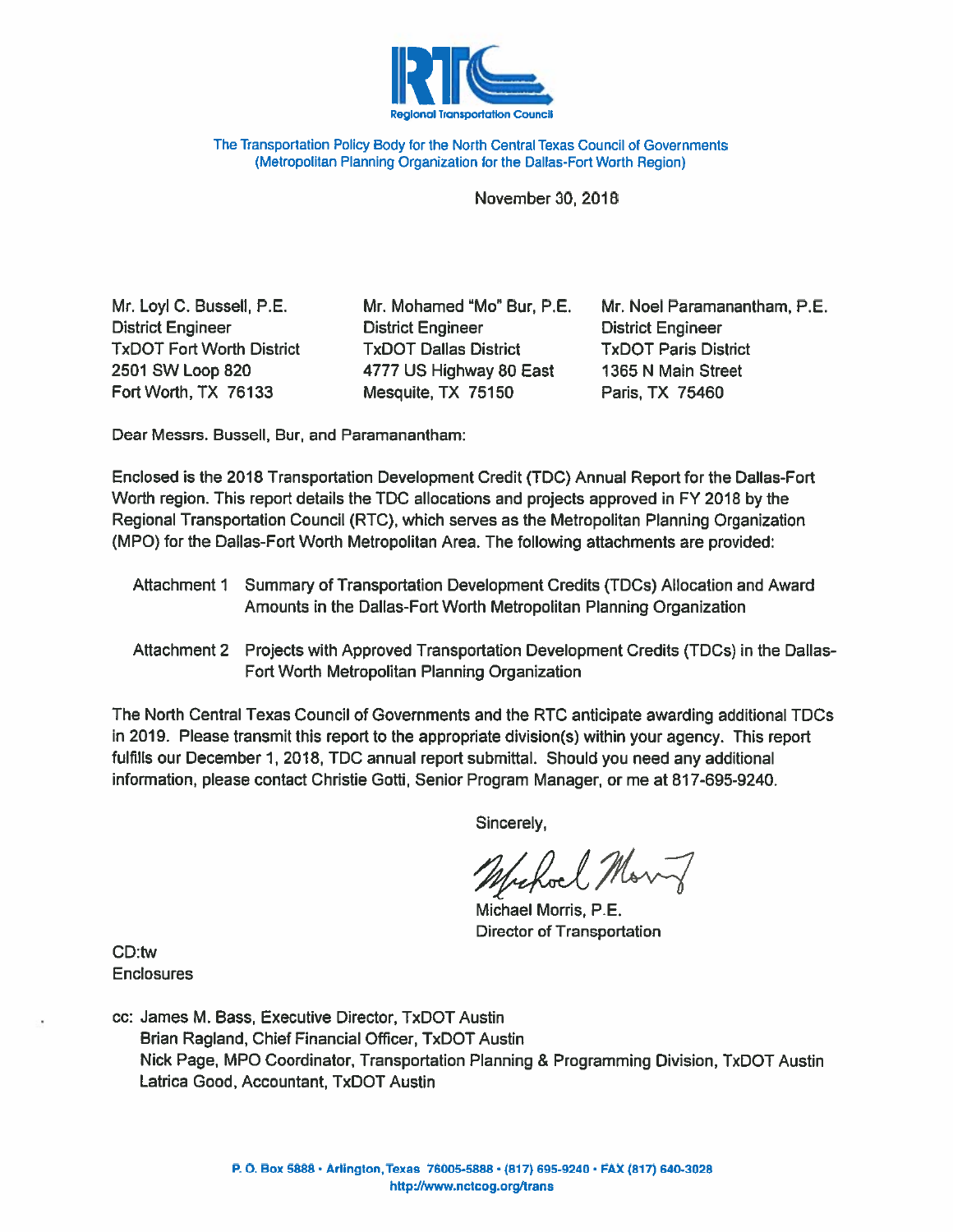# **Summary of Transportation Development Credits (TDCs) Dallas-Fort Worth Metropolitan Planning Organization (MPO) (As of September 30, 2018)**

#### **Original Allocation of TDCs to Dallas/Fort Worth MPO: 465,486,222**

| <b>TDC Award Type</b>                                                                                                                                                                                        |                           | <b>TDC Awarded Amount</b> |                           |           |            |           |                                                             |                                           |                                                  |
|--------------------------------------------------------------------------------------------------------------------------------------------------------------------------------------------------------------|---------------------------|---------------------------|---------------------------|-----------|------------|-----------|-------------------------------------------------------------|-------------------------------------------|--------------------------------------------------|
|                                                                                                                                                                                                              | <b>Current Allocation</b> | <b>Awarded</b><br>in 2013 | <b>Awarded</b><br>in 2014 | 2015      | 2016       | 2017      | Awarded in   Awarded in   Awarded in   Awarded in  <br>2018 | <b>Cumulative</b><br><b>Total Awarded</b> | Remaining<br>(for Future)<br><b>Programming)</b> |
| - Strategic Awards to Small Transit<br>Category 1<br>Providers                                                                                                                                               | 26,000,000                | 1,697,058                 | 4,181,839                 | 2,845,564 | 2,454,906  | 175,909   | 2,984,774                                                   | 14,340,050                                | 11,659,950                                       |
| Category 2 - RTC Has Revenue - Transportation<br>Alternatives Program; TxDOT/RTC Partnership for<br>Reliability, Congestion Mitigation, and Air Quality;<br>Collin County LIP/LIRAP <sup>1</sup> Partnership | 20,000,000                | $\Omega$                  | 7,481,001                 | 127,954   | 933,291    | 753,740   | 1,410,285                                                   | 10,706,271                                | 9,293,729                                        |
| Category 3 - Local Agency Has Revenue                                                                                                                                                                        | 16,691,115                | 01                        | 16,764,599                | 0         | (73, 484)  |           |                                                             | 16,691,115                                | 0                                                |
| Category 4 - Selling/Transferring TDCs to Other<br>MPOs/TxDOT (MPO Revolver Fund)                                                                                                                            | 150,000,000               | 0                         | 100,000,000               | 0         |            |           |                                                             | 100,000,000                               | 50,000,000                                       |
| Category 5 - Regional Programs/Management and<br><b>Operations</b>                                                                                                                                           | 30,000,000                | 463,677                   | 5,265,978                 | 4,580,425 | (396, 589) | 4,826,600 | 3,098,411                                                   | 17,838,502                                | 12,161,498                                       |
| Category 6 - Metropolitan Transportation Plan<br>(MTP) Policy Bundle                                                                                                                                         | 100,000,000               |                           |                           |           | $\Omega$   | 1,191,916 | 4,421,081                                                   | 5,612,997                                 | 94,387,003                                       |
| Category 7 - TDC Pool for Future Reallocation                                                                                                                                                                | 651,660,543               |                           |                           |           |            |           |                                                             |                                           | 651,660,543                                      |
| <b>Subtotal</b>                                                                                                                                                                                              | 994,351,658               | 2,160,735                 | 133,693,417               | 7,553,943 | 2,918,124  |           | 6,948,165 11,914,551                                        | 165,188,935                               | 829,162,723                                      |

| <b>TDC Allocation Summary</b>                                                |                 |  |  |  |  |  |  |
|------------------------------------------------------------------------------|-----------------|--|--|--|--|--|--|
| TDCs Originally Allocated for Dallas/Fort Worth MPO                          | 465,486,222     |  |  |  |  |  |  |
| Additional TDCs Allocated to Dallas/Fort Worth MPO via 2019 UTP <sup>2</sup> | 528,865,436     |  |  |  |  |  |  |
| <b>Total TDCs Allocated to Dallas/Fort Worth MPO</b>                         | 994,351,658     |  |  |  |  |  |  |
| Total TDCs Awarded as of September 30, 2018                                  | (165, 188, 935) |  |  |  |  |  |  |
| <b>Remaining TDC Pool for Future Programming</b>                             | 829,162,723     |  |  |  |  |  |  |

Notes:

1: LIP: Local Initiative Projects, LIRAP: Low-Income Vehicle Repair, Retrofit, and Accelerated Retirement Program

2: Approved by the Texas Transportation Commission on 8/30/2018 (Minute Order #115291)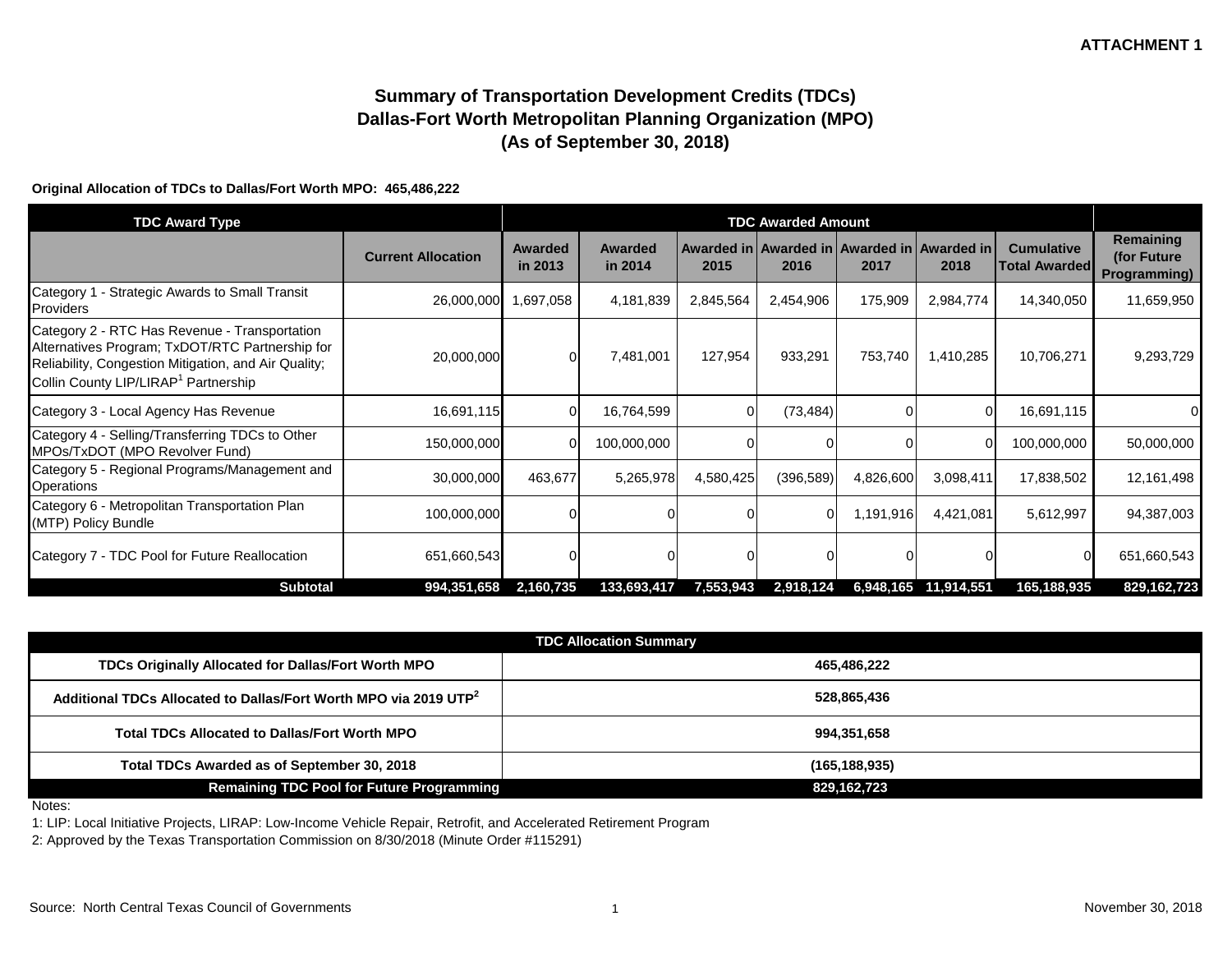| Projects Approved with MPO Transportation Development Credits: |                                                                                                                                         |                                                              |                                        |                                     |                       |                                   |                                                                                                                                       |  |
|----------------------------------------------------------------|-----------------------------------------------------------------------------------------------------------------------------------------|--------------------------------------------------------------|----------------------------------------|-------------------------------------|-----------------------|-----------------------------------|---------------------------------------------------------------------------------------------------------------------------------------|--|
| <b>TIP Code</b>                                                | <b>Project Description</b>                                                                                                              | Project<br><b>Sponsor</b>                                    | Fiscal<br><b>Year in</b><br><b>TIP</b> | Year<br>Awarded/<br><b>Adjusted</b> | <b>TDC</b><br>Amount* | <b>TDC</b><br>Category<br>$(1-6)$ | <b>Comments</b>                                                                                                                       |  |
| 11980.1                                                        | VARIOUS LOCATIONS; PURCHASE OF TRANSIT<br>VEHICLES (BUSES) TO EXPAND SERVICE -<br><b>EASTERN SUBREGION</b>                              | <b>NCTCOG</b>                                                | 2015                                   | 2018                                | $-966.000$            | $\mathbf{1}$                      | CHANGED TIP CODE FROM 11980<br>TO 11980.1                                                                                             |  |
| 11982                                                          | VARIOUS LOCATIONS WITHIN THE DART SERVICE<br>AREA; PURCHASE OF TRANSIT VEHICLES (BUSES) NCTCOG<br>TO EXPAND SERVICE - WESTERN SUBREGION |                                                              | 2015                                   | 2018                                | $-344,000$            | $\mathbf{1}$                      |                                                                                                                                       |  |
| 12079.13                                                       | 5307 CAPITAL COST OF CONTRACTING                                                                                                        | <b>CITY OF</b><br>ARLINGTON                                  | 2015                                   | 2018                                | $-126,000$            | $\mathbf{1}$                      |                                                                                                                                       |  |
| 12109.13                                                       | 5307 OPERATION ASSISTANCE                                                                                                               | <b>TAPS PUBLIC</b><br>TRANSIT                                | 2018                                   | 2018                                | 563,853               | $\mathbf{1}$                      |                                                                                                                                       |  |
| 12109.14                                                       | 5307 OPERATING ASSISTANCE                                                                                                               | <b>TAPS PUBLIC</b><br>TRANSIT                                | 2014                                   | 2018                                | 2,070,078             | $\mathbf{1}$                      |                                                                                                                                       |  |
| 12109.15                                                       | 5307 OPERATING ASSISTANCE                                                                                                               | <b>TAPS PUBLIC</b><br><b>TRANSIT</b>                         | 2015                                   | 2018                                | 1,455,593             | $\mathbf{1}$                      |                                                                                                                                       |  |
| 12153.13                                                       | 5307 PURCHASE REPLACEMENT VEHICLES                                                                                                      | <b>CITY OF</b><br><b>ARLINGTON</b>                           | 2018                                   | 2018                                | 31,500                | $\mathbf{1}$                      |                                                                                                                                       |  |
| 12153.14                                                       | 5307 PURCHASE REPLACEMENT VEHICLES                                                                                                      | CITY OF<br>ARLINGTON                                         | 2018                                   | 2018                                | 15,000                | $\mathbf{1}$                      |                                                                                                                                       |  |
| 12206.17                                                       | 5307 PROJECT ADMINISTRATION                                                                                                             | <b>NCTCOG</b>                                                | 2018                                   | 2018                                | 155.057               | $\mathbf{1}$                      |                                                                                                                                       |  |
| 12551.13                                                       | 5307 GENERAL DEVELOPMENT/COMPREHENSIVE                                                                                                  | <b>TAPS PUBLIC</b>                                           | 2013                                   | 2018                                | 1,056,311             | $\mathbf{1}$                      |                                                                                                                                       |  |
|                                                                | <b>PLANNING</b>                                                                                                                         | <b>TRANSIT</b>                                               | 2013                                   | 2018                                | $-1,056,311$          |                                   |                                                                                                                                       |  |
| 12551.14                                                       | 5307 PLANNING                                                                                                                           | <b>TAPS PUBLIC</b>                                           | 2014                                   | 2018                                | 1,577,620             | $\mathbf{1}$                      |                                                                                                                                       |  |
|                                                                |                                                                                                                                         | TRANSIT                                                      | 2014                                   | 2018                                | $-1,577,620$          |                                   |                                                                                                                                       |  |
| 12644.15                                                       | 5310 SUPPORT TRANSIT FOR SENIORS AND<br>INDIVIDUALS WITH DISABILITIES                                                                   | <b>NCTCOG</b>                                                | 2017                                   | 2018                                | $-13,529$             | $\mathbf{1}$                      |                                                                                                                                       |  |
| 12674.13                                                       | 5307 CONSTRUCTION OF ADMIN/MAINT FACILITY                                                                                               | <b>TAPS PUBLIC</b><br><b>TRANSIT</b>                         | 2013                                   | 2018                                | $-112,771$            | $\mathbf{1}$                      |                                                                                                                                       |  |
| 12686.12                                                       | 5317 COLLIN COUNTY MOBILITY MANAGEMENT<br><b>INITIATIVE</b>                                                                             | <b>TAPS PUBLIC</b><br>TRANSIT                                | 2012                                   | 2018                                | $-96,000$             | $\mathbf{1}$                      |                                                                                                                                       |  |
| 12690.13                                                       | 5310 ACQUISITION OF FARE COLLECTION<br><b>EQUIPMENT</b>                                                                                 | <b>TAPS PUBLIC</b><br>TRANSIT                                | 2014                                   | 2018                                | $-37,000$             | $\mathbf{1}$                      |                                                                                                                                       |  |
| 12700.14                                                       | 5307 PLANNING                                                                                                                           | CITY OF<br><b>ARLINGTON</b>                                  | 2015                                   | 2018                                | $-20,000$             | $\mathbf{1}$                      |                                                                                                                                       |  |
| 12793.17                                                       | 5339 PROJECT ADMINISTRATION                                                                                                             | <b>NCTCOG</b>                                                | 2018                                   | 2018                                | 11,808                | $\mathbf{1}$                      |                                                                                                                                       |  |
| 12824.17                                                       | 5307 SUPPORT URBANIZED AREA TRANSIT<br><b>SERVICE</b>                                                                                   | CITY OF<br><b>MCKINNEY</b>                                   | 2018                                   | 2018                                | 116,805               | $\mathbf{1}$                      |                                                                                                                                       |  |
| 12836.16                                                       | 5307 SOUTHERN DALLAS - INLAND PORT JOB<br>ACCESS TRANSPORTATION STUDY                                                                   | WORKFORCE<br>SOLUTIONS OF<br><b>GREATER</b><br><b>DALLAS</b> | 2018                                   | 2018                                | 42,000                | $\mathbf{1}$                      |                                                                                                                                       |  |
| 12840.16                                                       | 5310 DESOTO ELDERLY/DISABLED<br>TRANSPORTATION PROGRAM                                                                                  | CITY OF<br><b>DESOTO</b>                                     | 2018                                   | 2018                                | 33,480                | $\mathbf{1}$                      |                                                                                                                                       |  |
| 12842.16                                                       | 5310 ACCESS TO COMMUNITY - FW TA/TARRANT<br><b>COUNTY PARTNERSHIP</b>                                                                   | TRINITY METRO                                                | 2018                                   | 2018                                | 11,400                | $\mathbf{1}$                      |                                                                                                                                       |  |
| 12843.17                                                       | 5310 FLOWER MOUND ENHANCED MOBILITY<br><b>SERVICE</b>                                                                                   | SPAN, INC                                                    | 2018                                   | 2018                                | 31,880                | $\mathbf{1}$                      |                                                                                                                                       |  |
| 12844.17                                                       | 5310 LAKE CITIES TRANSPORTATION SERVICE                                                                                                 | SPAN, INC                                                    | 2018                                   | 2018                                | 28,620                | $\mathbf{1}$                      |                                                                                                                                       |  |
| 12847.13                                                       | 5310 ACQUISITION OF FARE COLLECTION<br><b>EQUIPMENT</b>                                                                                 | DART                                                         | 2018                                   | 2018                                | 37,000                | $\mathbf{1}$                      |                                                                                                                                       |  |
| 12851.12                                                       | 5317 MOBILITY MANAGEMENT                                                                                                                | DART                                                         | 2018                                   | 2018                                | 48,000                | $\mathbf{1}$                      |                                                                                                                                       |  |
| 12852.12                                                       | 5317 MOBILITY MANAGEMENT                                                                                                                | <b>DCTA</b>                                                  | 2018                                   | 2018                                | 48,000                | 1                                 |                                                                                                                                       |  |
|                                                                | Subtotal of Category 1 - Strategic Awards to Small Transit Providers                                                                    |                                                              |                                        |                                     | 2,984,774             |                                   |                                                                                                                                       |  |
| 11766.2                                                        | IH 20 FROM IH 35E TO IH 45; INSTALLATION OF ITS<br><b>SYSTEM</b>                                                                        | <b>TXDOT-DALLAS</b>                                          | 2014                                   | 2018                                | $-465,000$            | $\overline{2}$                    | TDCS FOR THIS PROJECT WERE<br>AWARDED BY THE TTC AND WERE<br>COUNTED AGAINST THE NCTCOG<br>ALLOCATIONS IN ERROR IN THE<br>2014 REPORT |  |
| 11966                                                          | IH 35 FROM IH 35E TO US 77 NORTH OF DENTON;<br><b>INSTALLATION OF ITS SYSTEM</b>                                                        | <b>TXDOT-DALLAS</b>                                          | 2014                                   | 2018                                | $-45,000$             | 2                                 |                                                                                                                                       |  |
| 11967                                                          | IH 35 FROM US 77 TO COOKE COUNTY LINE;<br>INSTALLATION OF ITS SYSTEM                                                                    | TXDOT-DALLAS                                                 | 2014                                   | 2018                                | $-130,000$            | $\overline{2}$                    |                                                                                                                                       |  |
| 11968                                                          | IH 30 FROM IH 635 TO CHAHA RD; INSTALLATION<br>OF ITS SYSTEM                                                                            | <b>TXDOT-DALLAS</b>                                          | 2014                                   | 2018                                | 126,645               | $\overline{2}$                    |                                                                                                                                       |  |

\*Negative numbers indicate a reduction in the number of credits awarded on a project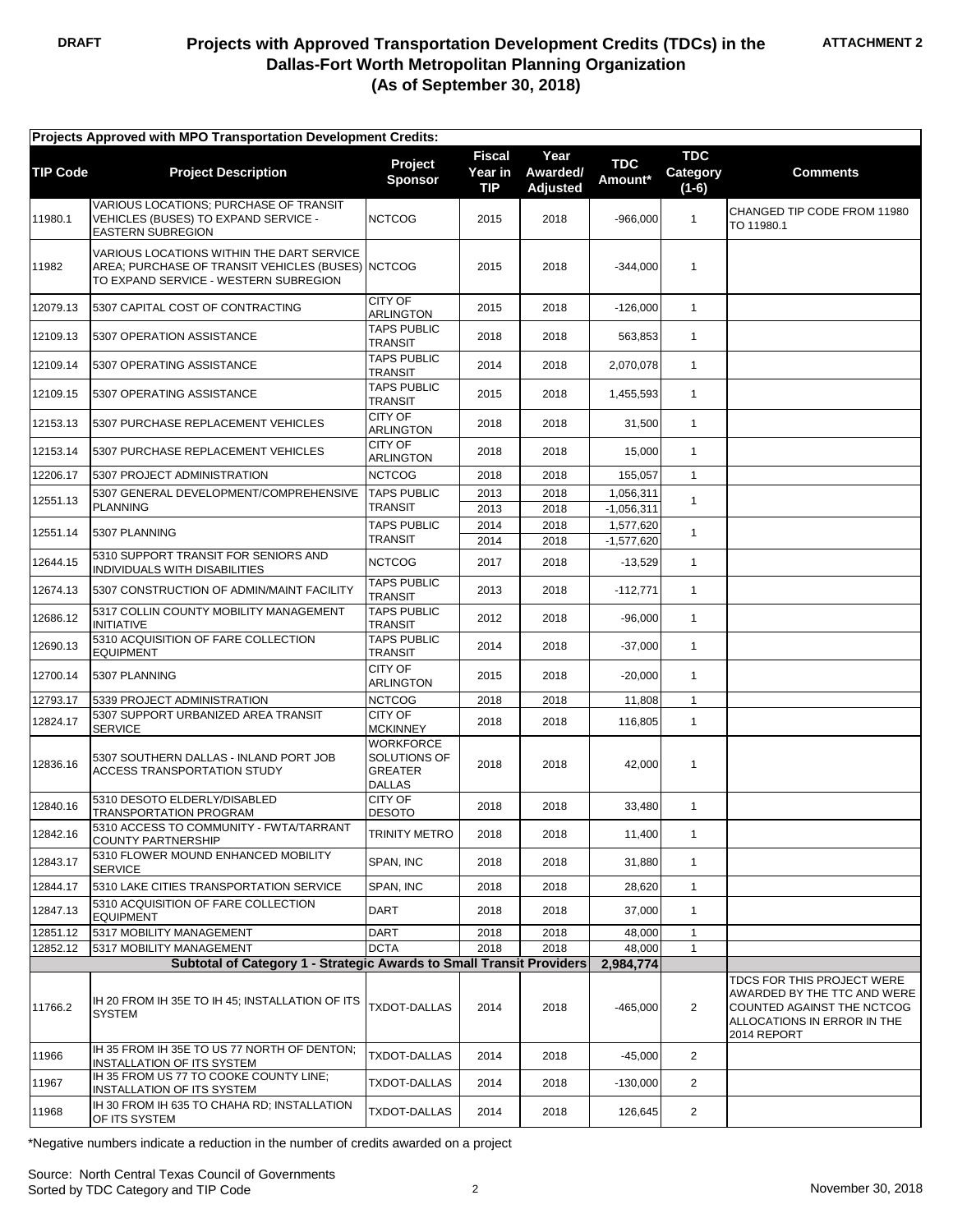| <b>TIP Code</b>                         | <b>Project Description</b>                                                                                                                                                                                                                                                                                                                                                                                                                                                                                         | Project<br><b>Sponsor</b>                | <b>Fiscal</b><br>Year in<br><b>TIP</b> | Year<br>Awarded/<br><b>Adjusted</b> | <b>TDC</b><br>Amount* | <b>TDC</b><br>Category<br>$(1-6)$ | <b>Comments</b>                                                                                                                                                                                                                                                                                                                   |
|-----------------------------------------|--------------------------------------------------------------------------------------------------------------------------------------------------------------------------------------------------------------------------------------------------------------------------------------------------------------------------------------------------------------------------------------------------------------------------------------------------------------------------------------------------------------------|------------------------------------------|----------------------------------------|-------------------------------------|-----------------------|-----------------------------------|-----------------------------------------------------------------------------------------------------------------------------------------------------------------------------------------------------------------------------------------------------------------------------------------------------------------------------------|
| 11979.3                                 | REGION-WIDE AIR QUALITY (AQ) INITIATIVES TO<br>REDUCE EMISSIONS; SUPPORTS NCTCOG STAFF,<br><b>CONSULTANTS &amp; PURCHASE OF</b><br>MARKETING/OUTREACH MATERIALS TO EDUCATE<br>PUBLIC/STAKEHOLDERS;<br>ADMINISTER/IMPLEMENT AQ INITIATIVES<br>INCLUDING CONTROL STRATEGY DEVELOPMENT NCTCOG<br>& ENFORCEMENT, TECHNOLOGY/FUEL<br>EVALUATION, DATA & FEASIBILITY ANALYSES,<br>POLICY/BEST PRACTICE<br>DEVELOPMENT/DISSEMINATION, STAKEHOLDER<br><b>COLLABORATION, &amp; AIR CHECK TEXAS</b><br><b>ADMINISTRATION</b> |                                          | 2018                                   | 2018                                | 878,000               | 2                                 | 648,000 TDCS WERE<br>ERRONEOUSLY REPORTED AS<br>CATEGORY 5 IN THE 2015 REPORT<br>AND SHOULD HAVE BEEN<br>REPORTED AS CATEGORY 2.<br>THEREFORE, THE TDCS ARE<br><b>BEING REMOVED FROM</b><br>CATEGORY 5 AND MOVED TO<br>CATEGORY 2 IN THE 2018 REPORT.<br>IN ADDITION TO THE<br>CORRECTION, 230,000 TDCS<br>WERE ADDED IN FY 2018. |
| 11986                                   | ON US 287 (NB NW OF IH 35W PASS THE NTE<br>LIMITS, SB AT E MORPHY ST, NB AT CASTLEMAN,<br>NB SOUTH OF HERITAGE PKWY) AND ON IH 20 WB<br>AT WEST SCENIC TRAIL AND INSTALL CCTV<br>CAMERA AT FM 51 AND IH 20: DEPLOYMENT OF 5<br>DYNAMIC MESSAGE SIGNS (DMS) AND<br>INSTALLATION OF 1 CCTV CAMERA                                                                                                                                                                                                                    | <b>TXDOT-FORT</b><br><b>WORTH</b>        | 2015                                   | 2018                                | 113,407               | 2                                 |                                                                                                                                                                                                                                                                                                                                   |
|                                         | GLADE ROAD FROM NORTHBOUND SH 360<br>FRONTAGE ROAD TO WEST AIRFIELD DRIVE;                                                                                                                                                                                                                                                                                                                                                                                                                                         |                                          | 2019                                   | 2018                                | 104,971               |                                   |                                                                                                                                                                                                                                                                                                                                   |
| 14039                                   | RECONSTRUCT FROM 2 TO 2 LANES (ADD<br>CENTER TURN LANE AND SHOULDERS)                                                                                                                                                                                                                                                                                                                                                                                                                                              | <b>DFW AIRPORT</b>                       | 2020                                   | 2018                                | 912,796               | 2                                 |                                                                                                                                                                                                                                                                                                                                   |
| 19002                                   | US 380 AT AIRPORT DRIVE; ADD SECOND                                                                                                                                                                                                                                                                                                                                                                                                                                                                                | <b>CITY OF</b>                           | 2017                                   | 2018                                | $-14,400$             | $\overline{2}$                    |                                                                                                                                                                                                                                                                                                                                   |
|                                         | <b>WESTBOUND LEFT TURN LANE</b>                                                                                                                                                                                                                                                                                                                                                                                                                                                                                    | <b>MCKINNEY</b>                          | 2018                                   | 2018                                | $-118,541$            |                                   |                                                                                                                                                                                                                                                                                                                                   |
| 19009                                   | STACY ROAD FROM FM 2478 TO EAST OF FM 2478; CITY OF<br>CONSTRUCT INTERSECTION IMPROVEMENT                                                                                                                                                                                                                                                                                                                                                                                                                          | <b>MCKINNEY</b>                          | 2019<br>2020                           | 2018<br>2018                        | 21,000<br>97,574      | 2                                 |                                                                                                                                                                                                                                                                                                                                   |
| 55046                                   | IH 635 FROM EAST SH 121 (TARRANT COUNTY<br>LINE) TO WEST OF IH 35E; INSTALLATION OF ITS<br><b>SYSTEM</b>                                                                                                                                                                                                                                                                                                                                                                                                           | <b>TXDOT-DALLAS</b>                      | 2015                                   | 2018                                | $-71,167$             | 2                                 |                                                                                                                                                                                                                                                                                                                                   |
|                                         |                                                                                                                                                                                                                                                                                                                                                                                                                                                                                                                    | Subtotal of Category 2 - RTC has Revenue |                                        |                                     | 1,410,285             |                                   |                                                                                                                                                                                                                                                                                                                                   |
| 11612                                   | REGIONAL TRIP REDUCTION, VANPOOL<br>PROGRAM, BIKE/PEDESTRIAN, AND SUSTAINABLE<br>DEVELOPMENT INITIATIVES; TRACK AND<br><b>IMPLEMENT ETR STRATEGIES AND MAINTAIN</b><br>TRYPARKINGIT.COM, VANPOOL PROGRAM,<br>BIKE/PEDESTRIAN, AND SUSTAINABLE<br>DEVELOPMENT INITIATIVES                                                                                                                                                                                                                                           | <b>NCTCOG</b>                            | 2014                                   | 2018                                | $-403,913$            | 5                                 |                                                                                                                                                                                                                                                                                                                                   |
| 11612.1                                 | REGIONAL-WIDE EMPLOYER TRIP REDUCTION<br>PROGRAM (ETR); TRACK AND IMPLEMENT ETR<br>STRATEGIES THROUGH COMMUTER/EMPLOYER<br>OUTREACH; MANAGEMENT/OVERSIGHT OF<br>TRYPARKINGIT.COM: PERFORMANCE<br>MONITORING/TRACKING/REPORTING;<br>DEVELOP/MAINTAIN/UPDATE THE TDM TOOLKIT,<br>TRIP REDUCTION MANUAL FOR EMPLOYERS, &<br>OUTREACH MATERIALS; INCLUDES NCTCOG<br>STAFF TIME AND CONSULTANT ASSISTANCE                                                                                                               | <b>NCTCOG</b>                            | 2019                                   | 2018                                | 90.000                | 5                                 |                                                                                                                                                                                                                                                                                                                                   |
| & OTHER FREIGHT MOVEMENT, DATA<br>11613 | REGIONAL GOODS MOVEMENT/CORRIDOR<br>STUDIES; CONDUCT GENERAL CORRIDOR<br>STUDIES & PLANNING ACTIVITIES IN SUPPORT OF<br>THE REGION'S GOODS MOVEMENT INCLUDING<br>NCTCOG STAFF TIME & CONSULTANT<br>ASSISTANCE TO ASSESS IMPACT OF TRUCK, RAIL,                                                                                                                                                                                                                                                                     | <b>NCTCOG</b>                            | 2019                                   | 2018                                | 340,000               | 5                                 |                                                                                                                                                                                                                                                                                                                                   |
|                                         | COLLECTION & ANALYSIS, SAFETY,<br>COORDINATION WITH PRIVATE SECTOR<br><b>PARTNERS IN FREIGHT BUSINESSES:</b><br>MONITORNG TRUCK LANE CORRIDORS, HAZMAT,<br>ECONOMIC ANALYSIS, LAND USE COMPATIBILITY,<br>PASSENGER & FREIGHT RAIL INTEGRATION,<br>PUBLIC OUTREACH & EDUCATION                                                                                                                                                                                                                                      |                                          | 2019                                   | 2018                                | 4,000                 |                                   |                                                                                                                                                                                                                                                                                                                                   |

\*Negative numbers indicate a reduction in the number of credits awarded on a project

Source: North Central Texas Council of Governments Sorted by TDC Category and TIP Code 3 3 November 30, 2018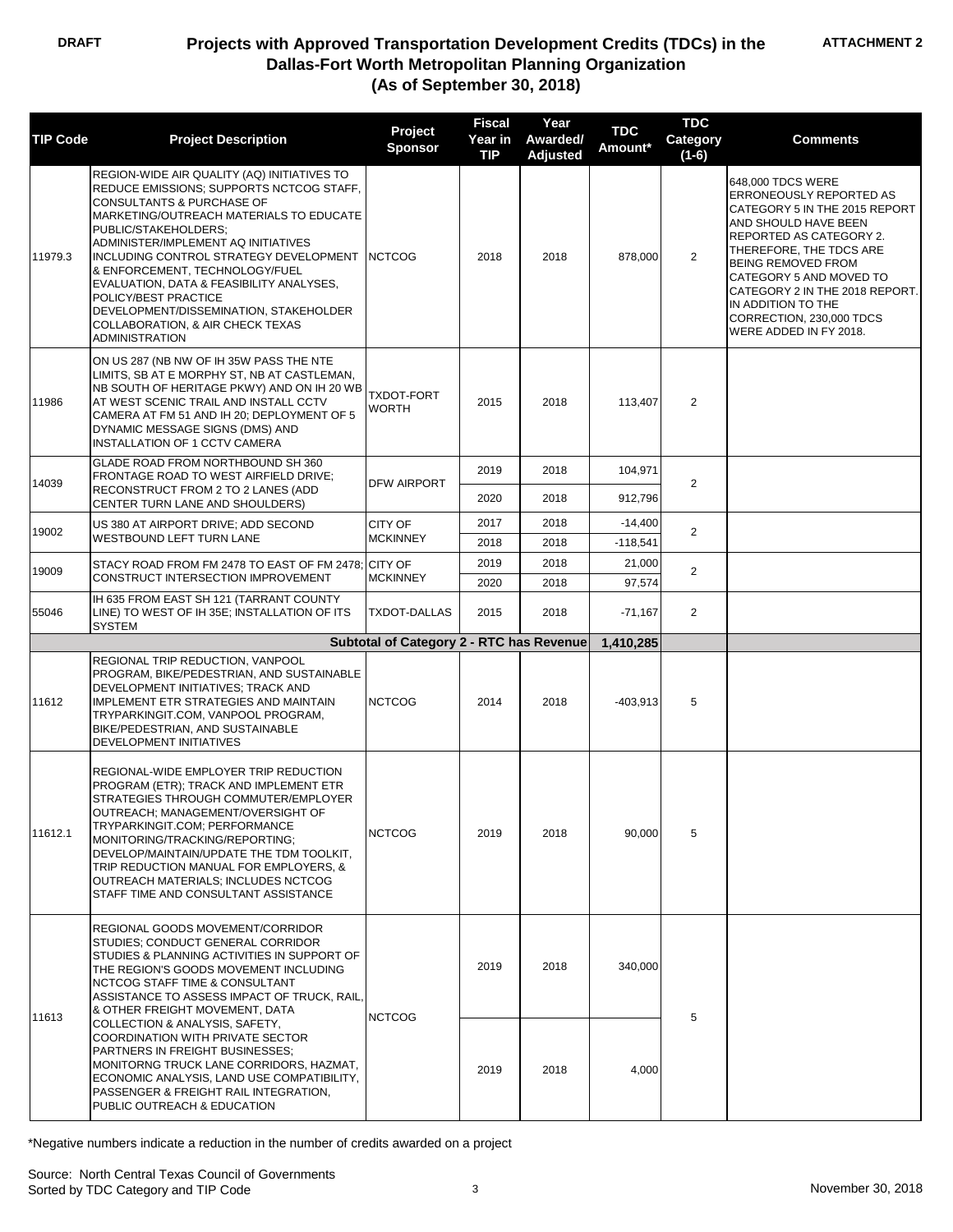| <b>TIP Code</b> | <b>Project Description</b>                                                                                                                                                                                                                                                                                                                                                                                                                                                                                                        | Project<br><b>Sponsor</b> | <b>Fiscal</b><br>Year in<br><b>TIP</b> | Year<br>Awarded/<br><b>Adjusted</b> | <b>TDC</b><br>Amount* | <b>TDC</b><br>Category<br>$(1-6)$ | <b>Comments</b>                                                                                                                                                                                                                                       |
|-----------------|-----------------------------------------------------------------------------------------------------------------------------------------------------------------------------------------------------------------------------------------------------------------------------------------------------------------------------------------------------------------------------------------------------------------------------------------------------------------------------------------------------------------------------------|---------------------------|----------------------------------------|-------------------------------------|-----------------------|-----------------------------------|-------------------------------------------------------------------------------------------------------------------------------------------------------------------------------------------------------------------------------------------------------|
| 11614.7         | IH 635 AT QUAIL DRIVE; CONSTRUCT SIDEWALKS<br>ON APPROACHES, ADD LIGHTING, AND<br><b>IMPLEMENT PEDESTRIAN SAFETY</b><br>IMPROVEMENTS ON QUAIL DRIVE/IH 635 BRIDGE                                                                                                                                                                                                                                                                                                                                                                 | <b>TXDOT-DALLAS</b>       | 2018                                   | 2018                                | 7,122                 | 5                                 |                                                                                                                                                                                                                                                       |
| 11633.1         | M&O-PROGRAM OVERSIGHT COORDINATION;<br>PROGRAM ADMINISTRATION PRE-AWARD<br>ACTIVITIES INCLUDING DEVELOPMENT AND<br><b>IMPLEMENTATION OF RISK/COMPLIANCE</b><br>POLICIES AND PROCEDURES                                                                                                                                                                                                                                                                                                                                            | <b>NCTCOG</b>             | 2014                                   | 2018                                | $-93,600$             | 5                                 |                                                                                                                                                                                                                                                       |
| 11648           | CONGESTION MANAGEMENT OPERATIONS - DFW<br>REGIONWIDE PROGRAM INCLUDING DATA<br>ARCHIVING, COLLECTION AND VERIFICATION OF<br>DATA, UPDATE REGIONAL ITS ARCHITECTURE<br>AND DEVELOP RELATED PLANS;<br>REIMBURSEMENT OF MANAGED LANE COST FOR<br>VANPOOL PROGRAM, MOBILITY ASSISTANCE<br>PATROL IMPLEMENTATION/ADMIN, AND VIDEO<br>AND ANALYTICS EVALUATING LOST CAPACITY<br>DUE TO TECHNOLOGY DISTRACTIONS; PROJECT<br>INCLUDES NCTCOG STAFF TIME & CONSULTANT<br><b>ASSISTANCE</b>                                                 | <b>NCTCOG</b>             | 2018                                   | 2018                                | 10,000                | 5                                 |                                                                                                                                                                                                                                                       |
| 11657           | M&O-MARKETING AND EDUCATION PROGRAM;<br>AIR QUALITY MARKETING AND EDUCATION<br><b>PROGRAM</b>                                                                                                                                                                                                                                                                                                                                                                                                                                     | <b>NCTCOG</b>             | 2018                                   | 2018                                | 63,000                | 5                                 |                                                                                                                                                                                                                                                       |
| 11678           | DFW AUTOMATED VEHICLE PROVING GROUNDS<br>PROJECT (REGION-WIDE); DEVELOPMENT AND<br>DEPLOYMENT OF LOW AND HIGH SPEED<br>AUTOMATED VEHICLE PROGRAMS THAT<br>ADVANCE AV-RELATED TECHNOLOGIES AND<br>PARTNERSHIPS, INCLUDING DATA SHARING,<br>SENSOR AND COMMUNICATIONS<br>INFRASTRUCTURE, AND SHARED MOBILITY<br><b>COLLABORATIONS</b>                                                                                                                                                                                               | <b>NCTCOG</b>             | 2019                                   | 2018                                | 50,000                | 5                                 |                                                                                                                                                                                                                                                       |
| 11979.3         | REGION-WIDE AIR QUALITY (AQ) INITIATIVES TO<br>REDUCE EMISSIONS; SUPPORTS NCTCOG STAFF,<br>CONSULTANTS & PURCHASE OF<br>MARKETING/OUTREACH MATERIALS TO EDUCATE<br>PUBLIC/STAKEHOLDERS;<br>ADMINISTER/IMPLEMENT AQ INITIATIVES<br>INCLUDING CONTROL STRATEGY DEVELOPMENT<br>& ENFORCEMENT, TECHNOLOGY/FUEL<br>EVALUATION, DATA & FEASIBILITY ANALYSES,<br>POLICY/BEST PRACTICE<br>DEVELOPMENT/DISSEMINATION, STAKEHOLDER<br>COLLABORATION, & AIR CHECK TEXAS<br>ADMINISTRATION                                                    | <b>NCTCOG</b>             | 2018                                   | 2018                                | $-648,000$            | 5                                 | 648,000 TDCS WERE<br>ERRONEOUSLY REPORTED AS<br>CATEGORY 5 IN THE 2015 REPORT<br>AND SHOULD HAVE BEEN<br>REPORTED AS CATEGORY 2.<br>THEREFORE, THE TDCS ARE<br><b>BEING REMOVED FROM</b><br>CATEGORY 5 AND MOVED TO<br>CATEGORY 2 IN THE 2018 REPORT. |
| 25004           | LAND USE TRANSPORTATION CONNECTIONS TO<br>SUSTAINABLE SCHOOLS PLANNING PROJECT;<br>CREATE A REGIONAL PROGRAM AND<br><b>IMPLEMENTATION PLAN FOR MULTIMODAL</b><br>TRANSPORTATION OPTIONS, SCHOOL SITING,<br>SAFETY AND COORDINATION BETWEEN<br>SCHOOLS; INCLUDES DATA COLLECTION &<br>PERFORMANCE MEASURE TRACKING,<br>COORDINATION REGARDING SCHOOL SITING,<br>SAFE ROUTES TO SCHOOL, IMPLEMENTATION OF<br>REGIONAL WORKING GROUP, SAFETY &<br>EDUCATION INFO DISSEMINATION & OFFERING<br>TRAINING OPPORTUNITIES FOR STAKEHOLDERS | <b>NCTCOG</b>             | 2019                                   | 2018                                | 13,000                | 5                                 |                                                                                                                                                                                                                                                       |

\*Negative numbers indicate a reduction in the number of credits awarded on a project